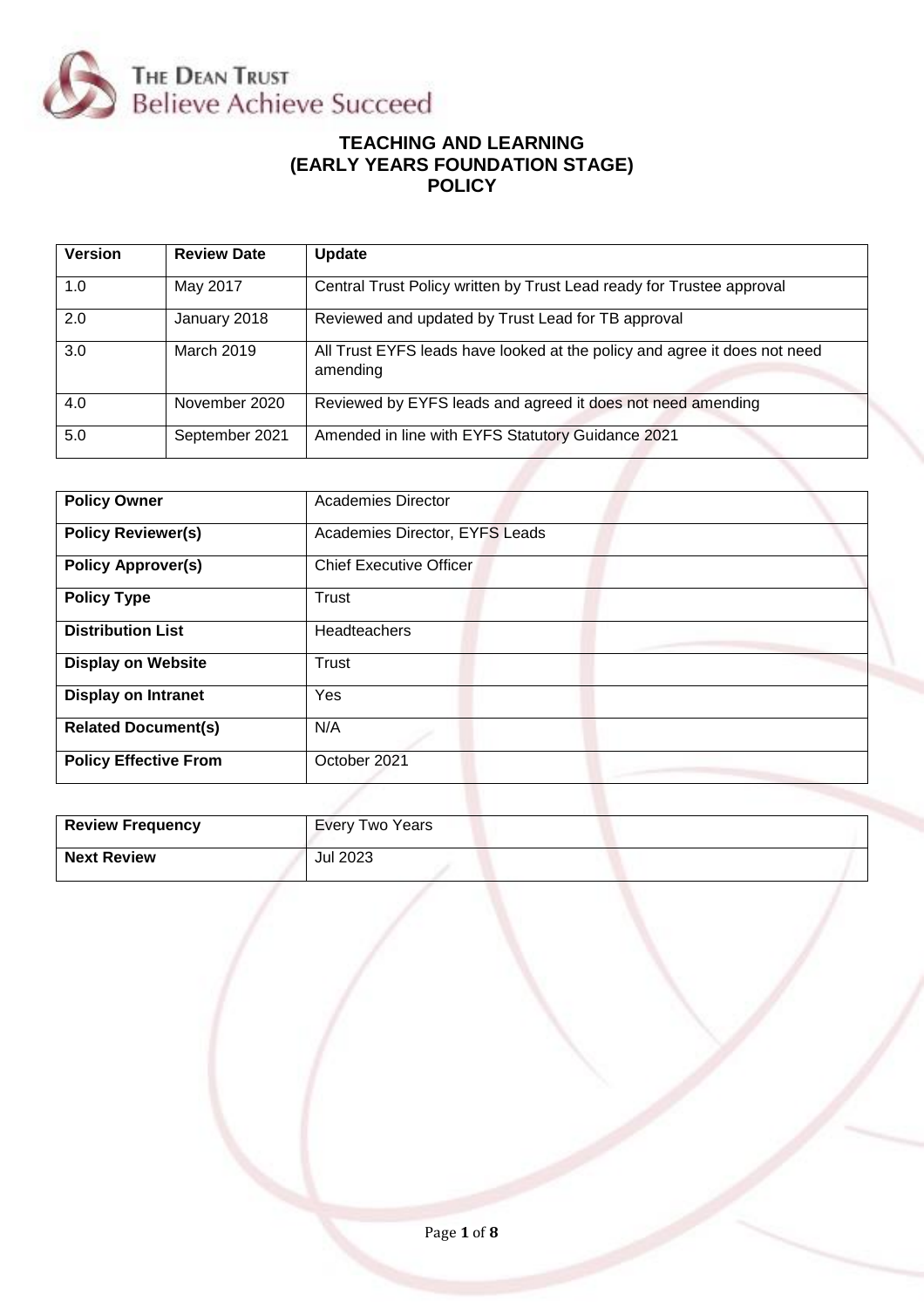

#### **Contents**

## <span id="page-1-0"></span>**1. Introduction**

- 1.1. The Dean Trust believes this policy should be a working document that is fit for purpose, represents the ethos of The Dean Trust, enables consistency and quality across its schools and is related to the following legislation:
	- Childcare Act 2016
	- Children and Young Persons Act 2008
	- Safeguarding Vulnerable Groups Act 2006
	- Equality Act 2010
	- Education Act 2011
	- Children and Families Act 2014
	- Special Educational Needs and Disability (Detained Persons) Regulations 2015
	- STA (2021) 'Early years foundation stage assessment and reporting arrangements (ARA)'
- 1.2. The following documentation is also related to this policy:
	- Statutory Framework for the Early Years Foundation Stage (DfE) 2021
	- Statutory Guidance, Early Years Foundation Stage: Coronavirus Disapplication 2020
	- Equality Act 2010: Advice for Schools (DfE)
	- Keeping Children Safe in Education: Statutory Guidance for Schools and Colleges (DfE)
	- Special Educational Needs and Disability Code of Practice: 0 to 25 Years. Statutory Guidance for Organisations Who Work With and Support Children and Young People with Special Educational Needs and Disabilities (DfE) and (DoH)
	- Working Together to Safeguard Children: A Guide to Inter-agency Working to Safeguard and Promote the Welfare of Children
	- Prevent duty guidance for England and Wales (2015 Counter Terrorism and Security Act)

## <span id="page-1-1"></span>**2. Early Years Foundation Stage**

- 2.1. At The Dean Trust we believe that 'Every child deserves the best possible start in life and the support that enables them to fulfil their potential. Children develop quickly in the early years and a child's experiences between birth and age five have a major impact on their future life chances. A secure, safe and happy childhood is important in its own right. Good parenting and high-quality early learning together provide the foundation children need to make the most of their abilities and talents as they grow up. (Statutory Framework for the Early Years Foundation Stage (DfE))
- 2.2. At The Dean Trust we are aware that 'The Early Years Foundation Stage (EYFS) sets the standards that all early years providers must meet to ensure that children learn and develop well and are kept healthy and safe. It promotes teaching and learning to ensure children's 'school readiness' and gives children the broad range of knowledge and skills that provide the right foundation for good future progress through school and life.' (Statutory Framework for the Early Years Foundation Stage (DfE))
- 2.3. The EYFS, which refers to children from birth to five years of age, is based upon the following four principles: **a unique child; positive relationships; enabling environments; learning and development** and it seeks to provide: **quality and consistency; a secure foundation; partnership working; and equality of opportunity.**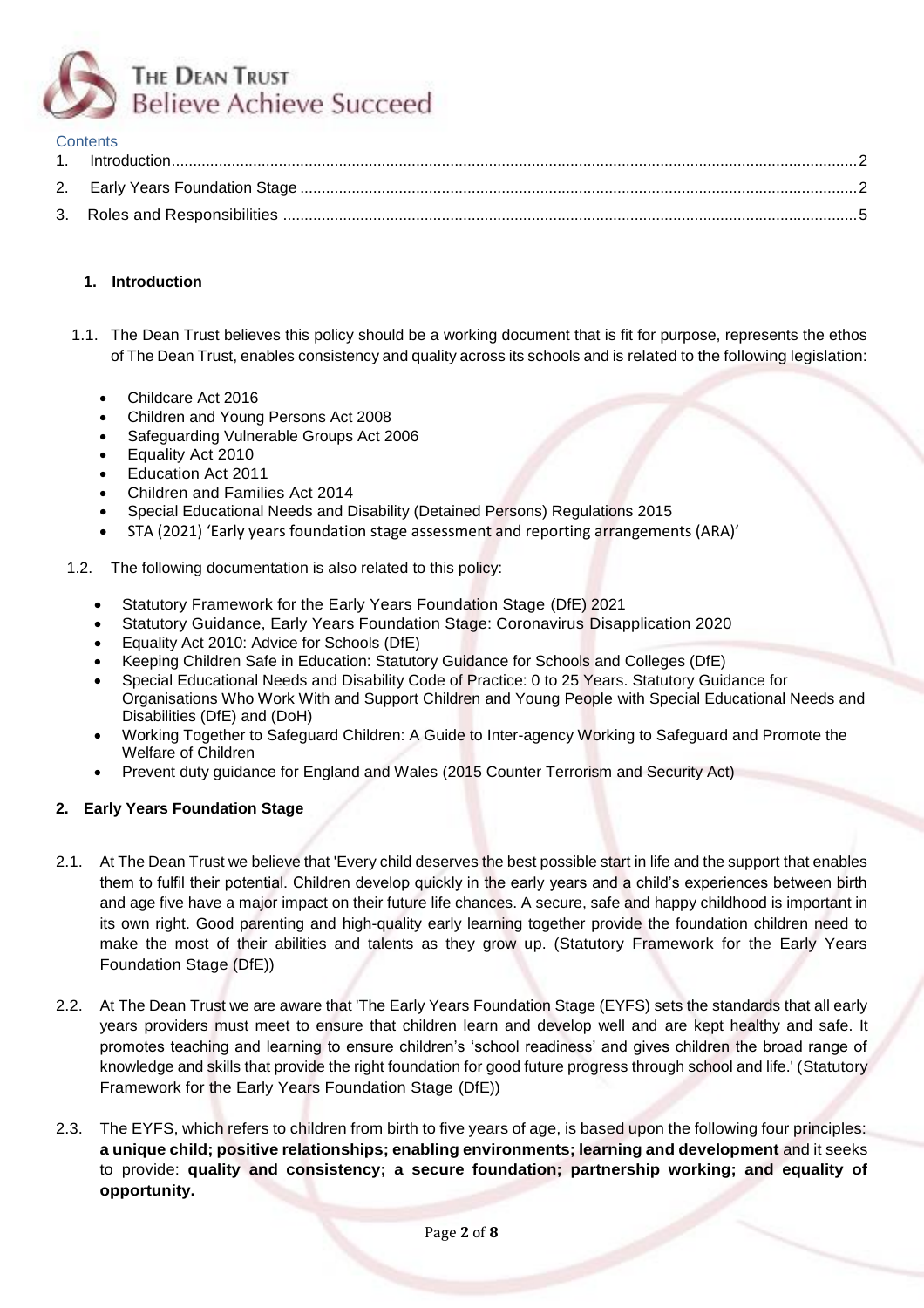

2.4. For all children within the EYFS in The Dean Trust we have a duty to:

- shape activities and experiences (educational programmes) **(Learning and development);**
- help children work towards acquiring knowledge, skills and understanding **(Early learning goals);**
- provide **assessment arrangements for measuring progress**;
- report to parents on their children's progress;
- safeguard children and promote their welfare **(safeguarding and welfare arrangements)**.
- 2.5 The EYFS is made up of seven areas of **Learning and Development** which are all very important and interconnected. *(Table 1)*

| <b>Areas of Learning</b><br><b>Development</b> | <b>Educational Programmes</b>                                                                                                                                                                                                                                                                                                                                                                                                                      |
|------------------------------------------------|----------------------------------------------------------------------------------------------------------------------------------------------------------------------------------------------------------------------------------------------------------------------------------------------------------------------------------------------------------------------------------------------------------------------------------------------------|
| <b>Communication and</b><br>Language           | To provide opportunities for children to experience a rich language environment<br>٠<br>centred on developing and broadening vocabulary.<br>To develop children's confidence and skills in expressing themselves using a<br>٠<br>range of vocabulary and language structures.<br>To encourage children to speak and listen in a range of situations.<br>٠                                                                                          |
| <b>Physical Development</b><br>and Personal    | To provide opportunities for young children to be active and interactive.<br>٠<br>To develop their strength, coordination, control and movement.<br>$\blacksquare$<br>To help children understand the importance of an active and healthy lifestyle.<br>٠<br>To help children make health choices in relation to food.<br>٠                                                                                                                        |
| <b>Social and Emotional</b><br>Development     | To help children develop a positive sense of themselves, and others.<br>٠<br>To help children develop form positive relationships and develop respect for<br>٠                                                                                                                                                                                                                                                                                     |
|                                                | others.<br>To help children to develop social skills and learn how to regulate their feelings<br>$\blacksquare$<br>and behaviour.<br>To encourage children to understand appropriate behaviour in groups.<br>٠<br>To encourage children to have confidence in their own abilities, to persist at<br>٠<br>activities and set themselves goals.                                                                                                      |
|                                                | To help children learn how to look after their bodies, including healthy eating<br>٠<br>dental health and self-care.                                                                                                                                                                                                                                                                                                                               |
| Literacy                                       | To help children develop a life-long love of reading.<br>٠<br>To encourage children to link sounds and letters and to begin to read and write.<br>п<br>To give children access to a wide range of reading materials (books, poems,<br>٠<br>and other written materials) to ignite their interest.<br>To provide regular opportunities for children to develop their language<br>٠<br>comprehension through sharing books, songs, poems and rhymes. |
| <b>Mathematics</b>                             | To provide children with opportunities to develop and improve their skills in<br>$\blacksquare$<br>counting and understanding and using numbers.<br>To provide children with regular opportunities to explore the relationships<br>٠<br>between numbers and the patterns within them.<br>To provide children with opportunities to develop their spatial reasoning skills.<br>٠                                                                    |
| <b>Understanding the World</b>                 | To guide children to make sense of their physical world and their community<br>٠<br>through opportunities to explore, observe and find out about people, places,<br>technology and the environment.                                                                                                                                                                                                                                                |
| <b>Expressive Arts and</b><br>Design           | To enable children to explore and play with a wide range of media and<br>٠<br>materials, as well as providing opportunities and encouragement for sharing<br>their thoughts, ideas and feelings through a variety of activities in art, music,<br>movement, dance, role-play, and design and technology.                                                                                                                                           |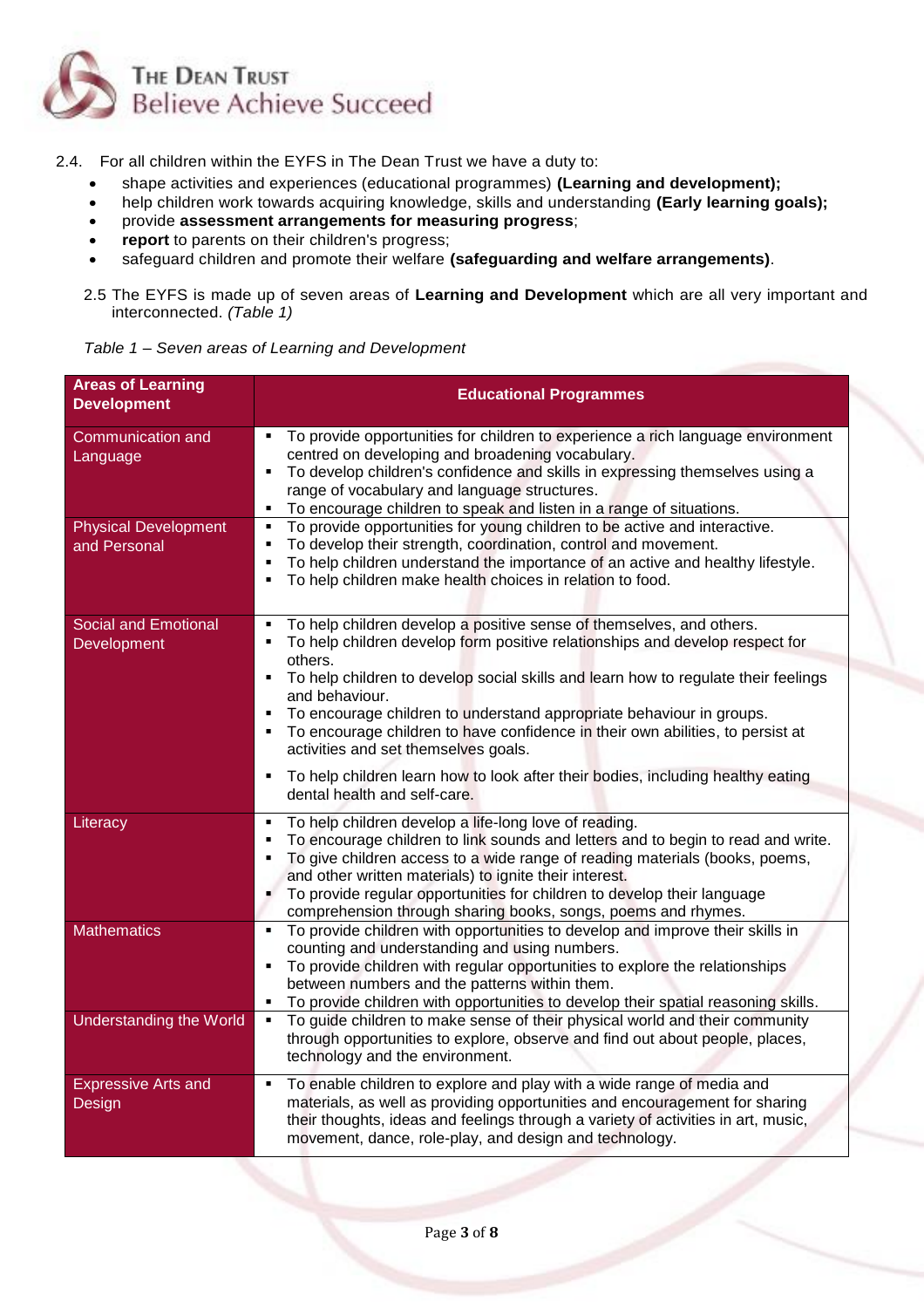

- 2.6 The three prime areas of **communication and language; physical development; and personal, social and emotional development** are particularly crucial for igniting children's curiosity and enthusiasm for learning and for building their capacity to learn, form relationships and thrive. It is very important for children to develop the three prime areas first as they are most essential for a child's healthy development and future learning. *(Table 2)*
- *2.7* Also, as children grow the prime areas will help them to develop skills in the four specific areas of **literacy, mathematics, understanding the world and expressive arts and design**. *(Table 2)*

| <b>Early Learning Goals - the Prime Areas</b>    |                                            |  |  |
|--------------------------------------------------|--------------------------------------------|--|--|
|                                                  | Listening,<br>٠                            |  |  |
| Communication and language                       | Attention and Understanding<br>п           |  |  |
|                                                  | Speaking<br>п                              |  |  |
| Physical development                             | <b>Gross Motor Skills</b><br>٠             |  |  |
|                                                  | <b>Fine Motor Skills</b><br>$\blacksquare$ |  |  |
|                                                  | Self-Regulation<br>٠                       |  |  |
| Personal, social and emotional development       | <b>Managing Self</b><br>$\blacksquare$     |  |  |
|                                                  | <b>Building Relationships</b><br>٠         |  |  |
| <b>Early Learning Goals - the Specific Areas</b> |                                            |  |  |
|                                                  | Comprehension<br>٠                         |  |  |
| Literacy                                         | <b>Word Reading</b><br>٠                   |  |  |
|                                                  | Writing<br>٠                               |  |  |
| <b>Mathematics</b>                               | <b>Number</b><br>٠                         |  |  |
|                                                  | <b>Numerical Patterns</b><br>٠             |  |  |
|                                                  | <b>Past and Present</b><br>٠               |  |  |
| Understanding the world                          | People, Culture and Communities<br>٠       |  |  |
|                                                  | <b>The Natural World</b><br>٠              |  |  |
|                                                  | <b>Creating With Materials</b><br>٠        |  |  |
| Expressive arts and design                       | Being Imaginative and Expressive           |  |  |

## *Table 2 – Early Learning Goals*

- 2.8 We firmly believe that all seven areas of learning and development must be delivered through planned, purposeful play, with a balance of adult led activities and child-initiated activities.
- 2.9 We want all our children to learn by playing and exploring, by being active and through creative and critical thinking. We use both the indoor and outdoor environments so that children can develop intellectually, creatively, physically, socially and emotionally.
- 2.10 We work hard to give every child the opportunity to achieve their best as we believe every child is unique and constantly learning.
- 2.11 In The Dean Trust we recognise our responsibilities under the Health and Safety at Work Act 1974 and the safeguarding and welfare requirements as stated in the Statutory Framework for the Early Years Foundation Stage 2021. We will take all reasonably practicable steps to provide and maintain safe and healthy working conditions (on our schools' premises and during school-sponsored activities). We will:
	- Ensure that all children are kept safe and well
	- Promote good health (including oral health), preventing the spread of infection and taking appropriate action when children are ill.
	- Manage behaviour effectively in a manner appropriate for the children's stage of development and individual needs.
	- Ensure all adults who look after the children or who have unsupervised access to them are suitable to do so.
	- Ensure that the premises, furniture and equipment is safe and suitable for purpose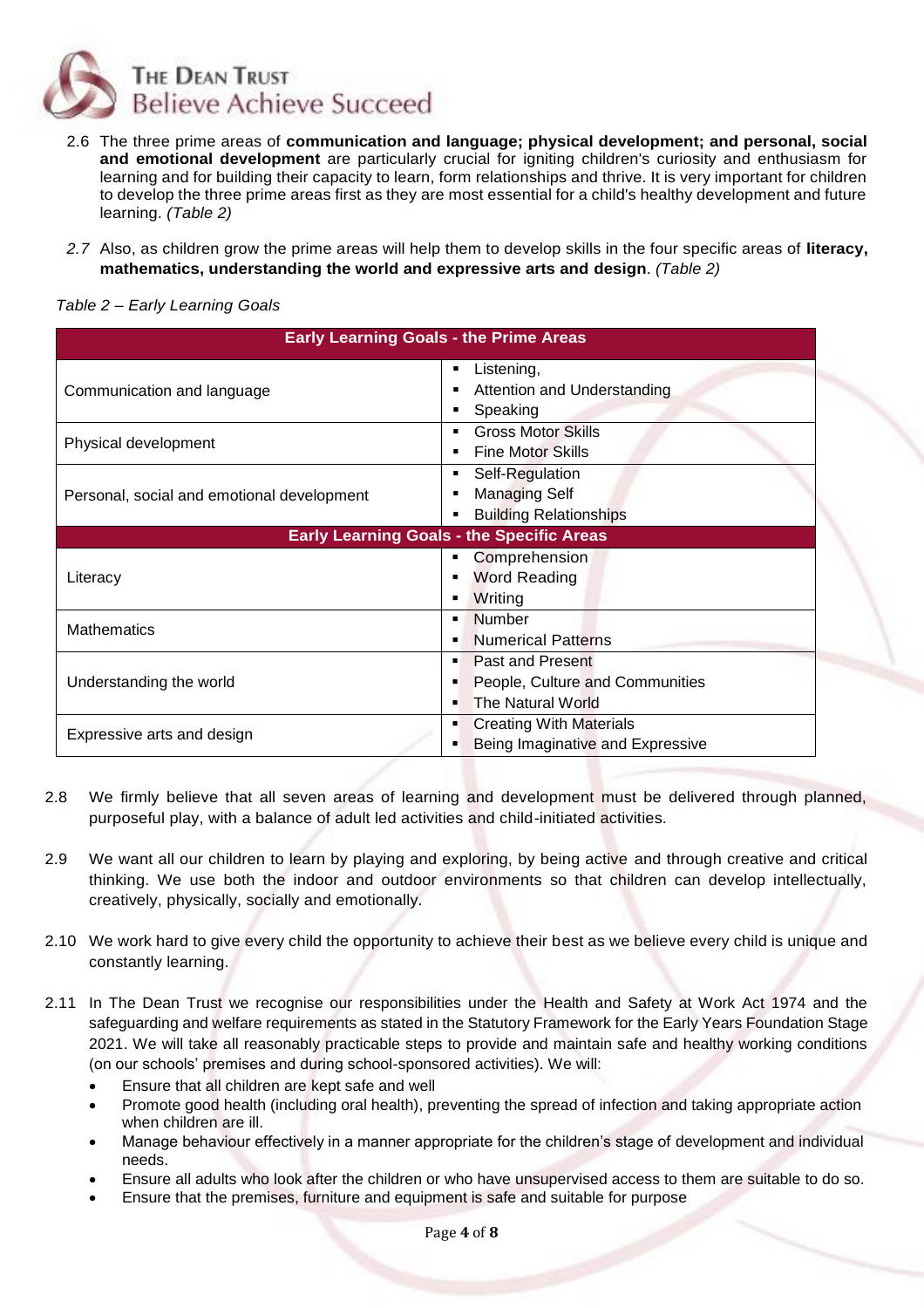

- Ensure that every child receives enjoyable and challenging learning and development experiences tailored to meet their needs.
- Maintain records, policies and procedures required for safe efficient management of the setting and to meet the needs of the children.
- 2.12 We aim to be judged at least good in all school inspections by ensuring that standards for all pupils are higher than schools of a similar size and that standards continue to improve faster than the national trend.
- 2.13 We believe it is essential that this policy clearly identifies and outlines the roles and responsibilities of all those involved in the procedures and arrangements that is connected with this policy.

#### <span id="page-4-0"></span>**3. Roles and Responsibilities**

#### **3.1 Aims**

- 1. To give every child the best possible start in life and the support that enables them to fulfil their potential.
- 2. To ensure children learn and develop well and are kept healthy and safe.
- 3. To promote teaching and learning in order to ensure children's 'school readiness'.
- 4. To give children the broad range of knowledge and skills that provide the right foundation for good future progress through school and life.
- 5. To share good practice within The Dean Trust and with other schools.
- 6. To ensure compliance with all relevant legislation connected to this policy.

#### **3.2 Responsibility for the Policy and Procedure – Role of the Headteacher**

The Headteacher and the EYFS Leader will:

- 1. Work in partnership with parents / carers to promote the learning and development of all children, and will ensure they are ready for school;
- 2. Ensure the following seven areas of learning and development, which are all interconnected, will shape educational programmes:
- 3. Ensure all teachers consider the individual needs, interests, and stage of development of each child in their care, and use this information to plan challenging and enjoyable experiences for each child in all of the areas of learning and development;
- 4. Ensure all teachers provide for those children whose home language is not English sufficient opportunities to learn and reach a good standard in English language during the EYFS;
- 5. Ensure that every child is assigned a key person;
- 6. Ensure the level of progress of children should be expected to have attained by the end of the EYFS is defined by the early learning goals:
- 7. Ensure assessment is on-going which recognises children's progress, understands their needs, and is used to plan activities and support;
- 8. Ensure the Reception Baseline Assessment is completed within the first 6 weeks of a child starting Reception
- 9. Ensure the EYFS Profile is undertaken and completed at the end of the key stage;
- 10. Ensure the results of the EYFS Profile is sent to the local authority on request and is shared with Year 1 teachers and parents;
- 11. Develop positive relationships with parents
- 12. Ensure all school personnel and parents are aware of and comply with this policy;
- 13. Ensure good practice is shared;
- 14. Ensure compliance with the health and welfare requirements of the Statutory Guidance for the Early Years Foundation Stage 2021
- 15. Provide leadership and vision in respect of equality;
- 16. Make effective use of relevant research and information to improve this policy;
- 17. Provide guidance, support and training to all staff:
- 18. Monitor the effectiveness of this policy by:
	- a) monitoring learning and teaching through observing lessons
	- b) monitoring planning and assessment
	- c) speaking with pupils, parents and governors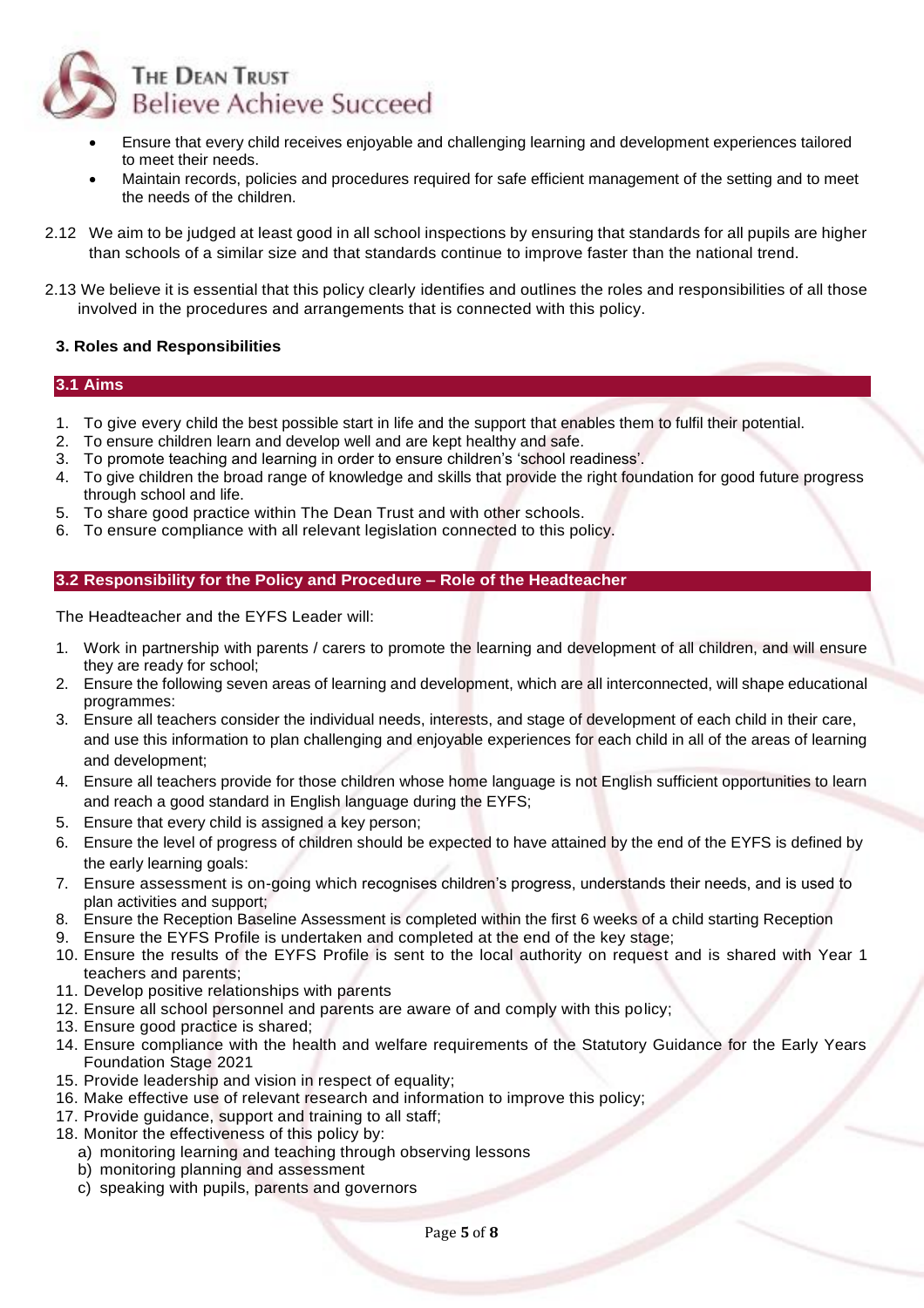

- 19. Monitor the effectiveness of this policy by speaking with pupils, school personnel, parents and governors;
- 20. Celebrate the effort, success and achievements of pupils and school personnel;
- 21. Report to the Local Governing Committee (as required).

#### **3.3 Role of the Early Years Foundation Stage Leader**

The Early Years Foundation Stage Leader will undertake the following responsibilities:

#### **3.3.1 Leadership and Management**

- 1. To lead and manage the EYFS working in conjunction with the Headteacher, Senior Leadership Team and governors.
- 2. To undertake leadership and management responsibilities.
- 3. To co-ordinate and be responsible for the organisation and management of the EYFS.
- 4. To advise and work closely with the Headteacher.
- 5. To develop an EYFS development plan and to monitor its effectiveness.
- 6. To ensure all EYFS policies are in place and regularly updated.
- 7. To lead and develop an effective EYFS team.
- 8. To provide and manage a stimulating EYFS environment.
- 9. To monitor all planning in accordance with the EYFS and school policies.

## **3.3.2 Assessment and Data**

- 1. To ensure assessment procedures are in place for recording, reporting and tracking pupils' progress.
- 2. To use pupil data effectively.
- 3. To undertake thorough and accurate tracking of pupil progress. To present termly pupil progress reports to the Headteacher, Senior Leadership Team and governors.
- 4. To set targets with the Headteacher and Senior Leadership Team.
- 5. To ensure EYFS Profiles are completed and passed on.

## **3.3.3 Resources and Budget**

1. To make effective use of resources and budget allocation.

## **3.3.4 Transition**

1. To ensure smooth transitional arrangements between phases.

## **3.3.5 Parents**

- 1. To develop and strengthen good relationships with parents.
- 2. To organise parent-teacher consultations.
- 3. To communicate regularly with parents.

#### **3.3.6 EYFS Policy**

1. To lead the development of this policy throughout the school.

## **3.3.7 Working Relationship**

- 1. To work closely with the Headteacher and SLT
- 2. To develop effective working partnerships with local providers.
- 3. Demonstrate commitment to multi-agency working to provide support for our pupils and their families.

## **3.3.8 Support**

- 1. To provide guidance and support to all EYFS staff.
- 2. To provide training for all staff on induction and when the need arises.
- 3. To co-ordinate and oversee EYFS teaching staff and support staff.
- 4. To coach, mentor and develop all EYFS teaching staff and support staff.

## **3.3.9 Performance Management**

1. To undertake performance appraisals with both teachers and support staff.

## **3.3.10 Professional and Staff Development**

1. To plan staff development opportunities for all EYFS staff.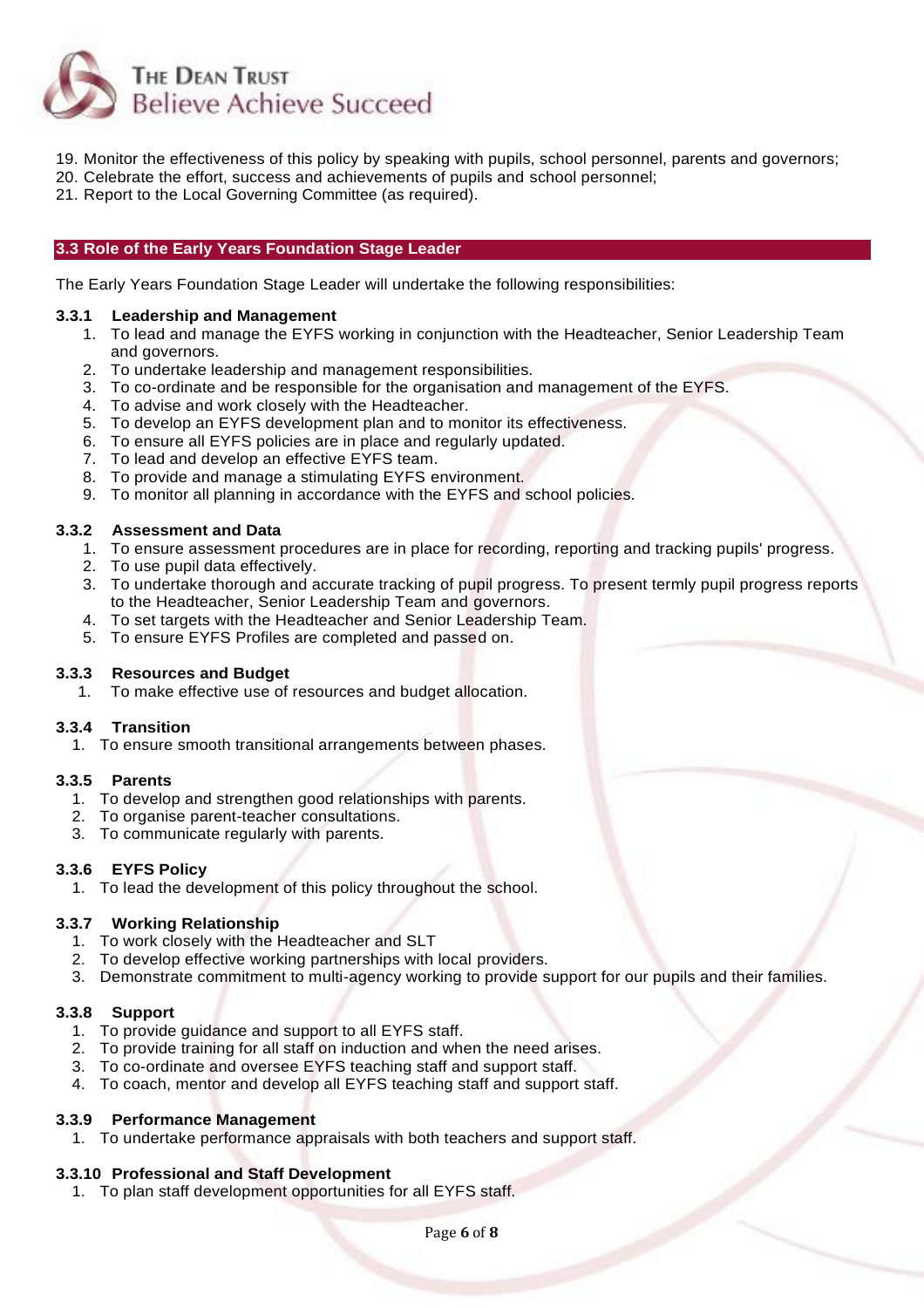

## **3.3.11 Research**

- 1. To make effective use of relevant research and information to improve this policy.
- 2. To keep up to date with new developments and resources.

### **3.3.12 Health and Safety**

1. To undertake risk assessments as required.

#### **3.3.13 Monitoring**

- 1 To monitor, evaluate and support the teaching and learning of the EYFS pupils.
- 2 To review and monitor this policy.

#### **3.3.14 Reports**

- 1 To present termly pupil progress reports to the Headteacher, Senior Leadership Team and nominated governor.
- 2 To produce and present regular reports on the progress of the EYFS to the governing body.

#### **3.4 Role of a Key Person**

A Key Person will:

- 1 Undertake appropriate induction training before starting the role of a key person;
- 2 Be given allocated key children;
- 3 Meet the needs of each child in their care and respond sensitively to their feelings, ideas and behaviour;
- 4 Develop a genuine and close bond with the children;
- 5 Help the children to become familiar with the setting and making them to feel confident and safe within it;
- 6 Be responsible for carrying out the personal care with their key children;
- 7 Work with a second key person who will cover their breaks, training and absences in order not to unsettle their allocated key children;
- 8 Be available to meet with parents at the beginning and end of the day;
- 9 Closely monitor and record the progress of each child in order to enable effective planning;
- 10 Liaise with parents periodically informing them of their child's progress;
- 11 Be responsible for updating the developmental records of their key children;
- 12 Attend planning sessions.

#### **3.5 Role of Parents/Carers**

Parents/carers will:

- 1 Be aware of and comply with this policy;
- 2 Work in partnership with Dean Trust Schools;
- 3 Comply with this policy for the benefit of their children;
- 4 Be asked to take part in periodic surveys conducted by the schools;
- 5 Be encouraged to take an active role in the life of the schools by attending:
	- a) parents and open evenings
		- b) parent-teacher consultations
		- c) class assemblies<br>d) workshops
		- workshops
		- e) school concerts
		- f) fundraising and social events
- 6 Ensure regular and punctual attendance;
- 7 Notify school on the first day of pupil absence;
- 8 Encourage effort and achievement;
- 9 Encourage completion of homework and return it to school;
- 10 Provide the right conditions for homework to take place;
- 11 Expect their child to hand in homework on time;
- 12 Join the school in celebrating success of their child's learning;
- 13 Ensure correct school uniform and PE kit are worn.